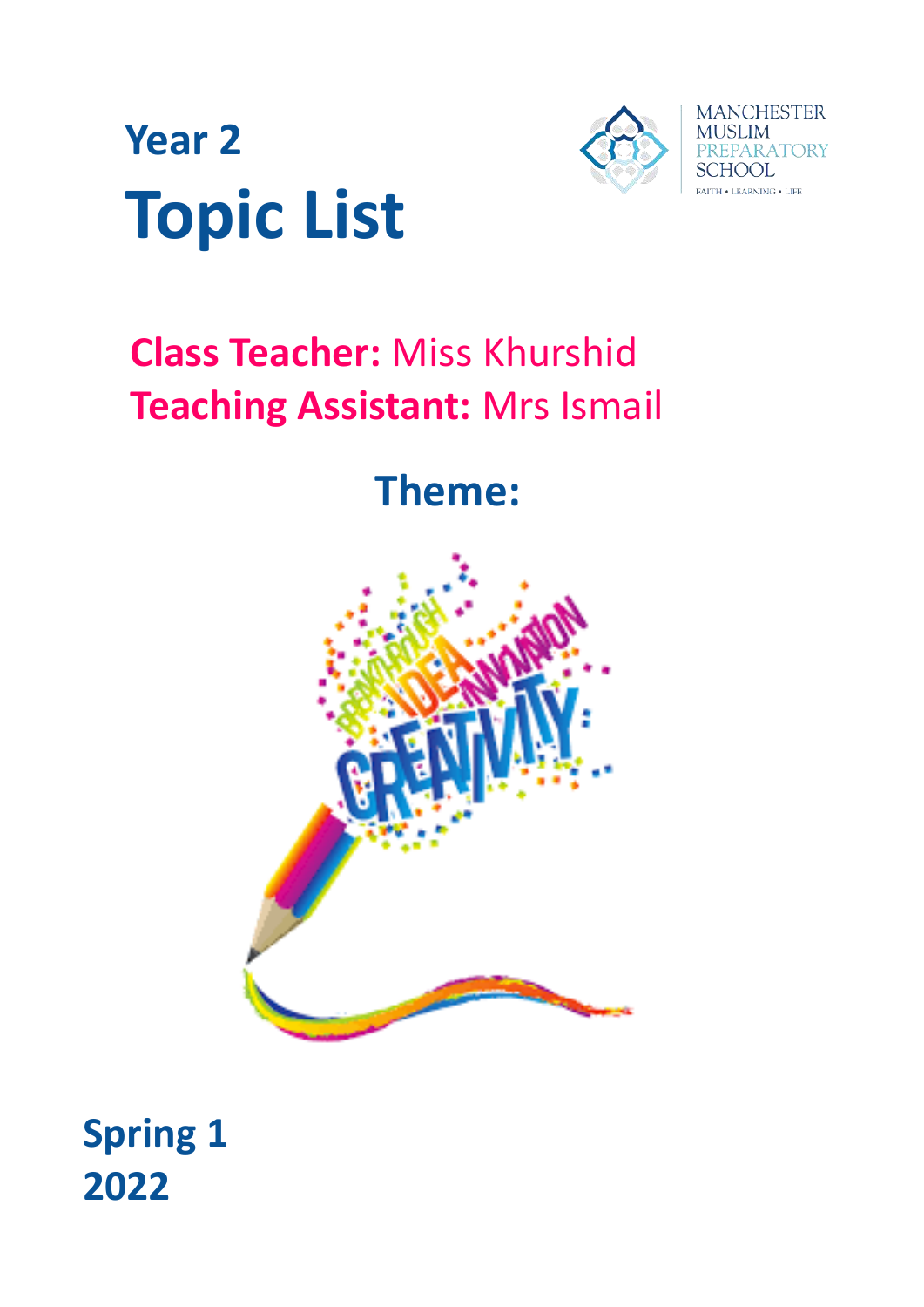## **MATHEMATICS**

#### **Multiplication & Division**

Recognise equal groups; make equal groups; add equal groups; multiplication sentences using the x symbol; multiplication sentences from pictures; use arrays; make doubles; 2 times tables; 5 times tables; 10 times tables; make equal groups- sharing; make equal groups- grouping; divide by 2; odd and even numbers; divide by 5; divide by 10

#### **Statistics**

Make tally charts; draw pictograms (1-1); interpret Pictograms (1-1); draw pictograms (2, 5 and 10); interpret picto-

grams (2, 5 and 10); block diagrams



## **COMPUTING**

Computer Keyboard Skills- Students will be practicing their keyboard skills to improve accuracy and speed while typing. A range of online activities are being used to support this.

## **QURAN**

**Memorisation**: Surah al-Qadr + at-Teen **Revision**: all previous Surahs including al-Bayyinah

**Reading**: Read words and phrases with fathah from the book: "Easy Quran Reading" by Mustafa Elgindy.

## **ENGLISH**

#### **Fiction: Muddles and Mishaps**

In this unit, the children read two longer, humorous stories by Joanna Nadin: The Whole Truth and Penny Dreadful and the Rat, building up their reading stamina. They use drama techniques to explore and empathise with the characters, role-playing scenarios and considering how characters change over the course of longer stories. They revise their knowledge of commands and apply these in the short writing tasks: writing an advert and writing a set of instructions. Finally, they write their own Penny Dreadful story using Penny Dreadful and the Rat as a model.

#### **Non-Fiction : Newshounds**

The children are introduced to the idea of the unit: that they write their own new reports, becoming newshounds! As a class, they read and discuss a variety of news stories, looking at the big news questions and the structure of a news report to develop their skills. They practice recounting events in the past tense and using noun phrases to write captions, as well as writing questions using correct punctuation. The children write news reports about The Great Fire of London. At the end of the unit, the children edit and proof-read their work before it is published. They then discuss whether their news stories are a success.

#### **Grammar**

Apostrophes for contractions **Suffixes Nouns** Past and Present Tense

## **P.E.**

Using co-ordination to throw and catch. Eventually applying these skills in teambased games. To understand basic target games and keeping a score.